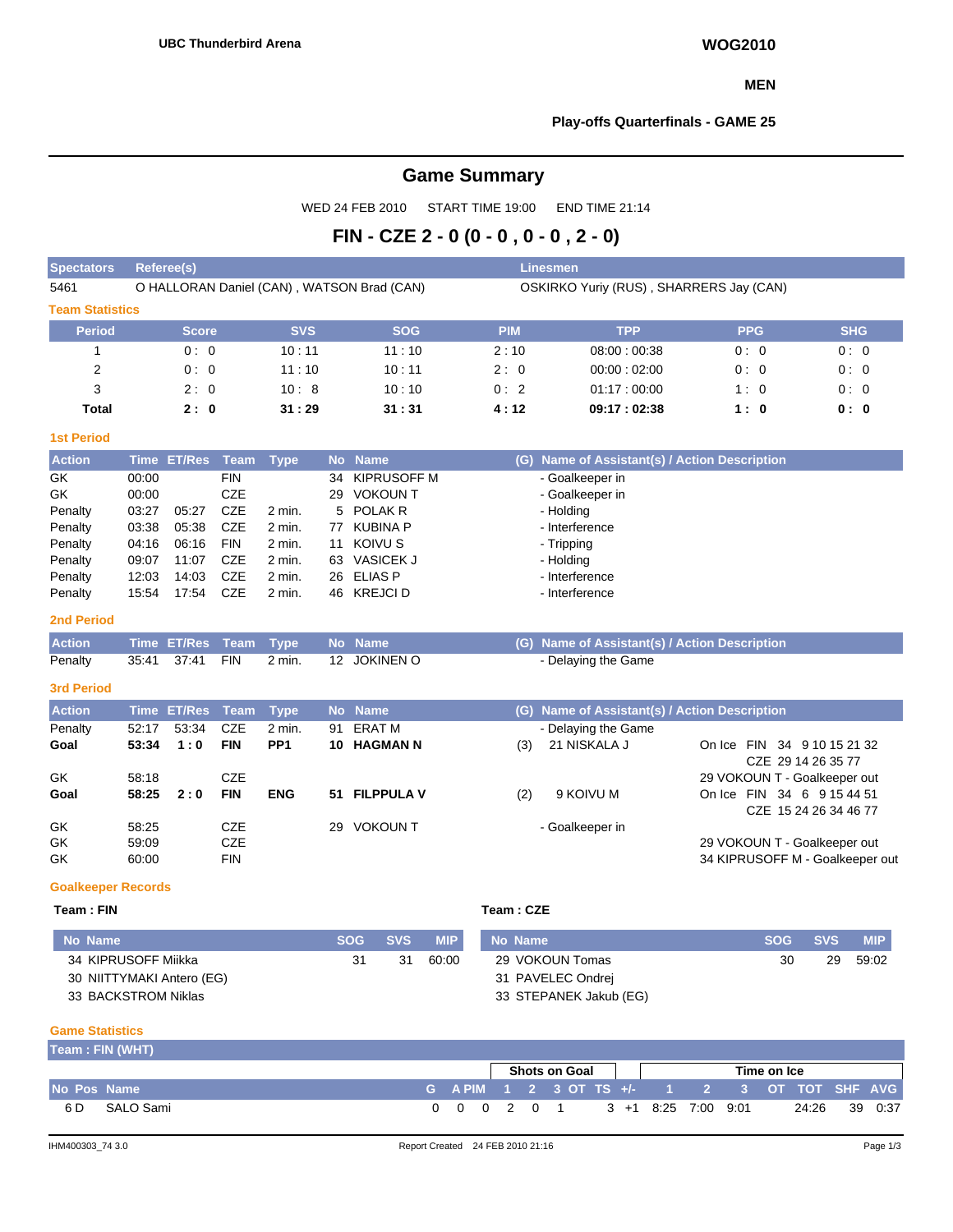### **MEN**

# **Play-offs Quarterfinals - GAME 25**

|              |                          |              |              |   |    |                | <b>Shots on Goal</b> |       |           |      |                |      | Time on Ice      |            |            |
|--------------|--------------------------|--------------|--------------|---|----|----------------|----------------------|-------|-----------|------|----------------|------|------------------|------------|------------|
| No Pos       | <b>Name</b>              | G            | <b>A PIM</b> |   |    | $\overline{2}$ | 3                    | OT TS | $+/-$     |      | $\overline{2}$ | 3    | <b>TOT</b><br>OT | <b>SHF</b> | <b>AVG</b> |
| 8 F          | SELANNE Teemu +A         | 0            | 0            | 0 |    | 1              | $\mathbf 0$          | 2     | 0         | 5:46 | 4:46           | 5:04 | 15:36            | 23         | 0:40       |
| 11F          | KOIVU Saku +C            | 0            | 0            | 2 | 0  | 1              | 0                    | 1     | 0         | 5:47 | 5:54           | 4:52 | 16:33            | 23         | 0:43       |
| 26 F         | <b>LEHTINEN Jere</b>     | 0            | 0            | 0 | 0  | 0              | 1                    | 1     | $\Omega$  | 5:27 | 4:39           | 3:47 | 13:53            | 18         | 0:46       |
| 44 D         | TIMONEN Kimmo +A         | 0            | 0            | 0 | 2  | 0              | -1                   | 3     | $+1$      | 9:43 | 7:07           | 8.56 | 25:46            | 38         | 0:40       |
| 9 F          | <b>KOIVU Mikko</b>       | 0            | 1            | 0 | 2  | 1              | 0                    |       | 3<br>$+1$ | 5:54 | 6:10           | 6:02 | 18:06            | 26         | 0:41       |
| 15F          | <b>RUUTU Tuomo</b>       | 0            | 0            | 0 | 0  | 0              | $\Omega$             | 0     | $+1$      | 4:24 | 5:32           | 5:39 | 15:35            | 23         | 0:40       |
| 18 D         | <b>LEPISTO Sami</b>      | 0            | 0            | 0 |    | 0              | 0                    | 1     | 0         | 6:34 | 7:38           | 5:12 | 19:24            | 34         | 0:34       |
| 21 D         | NISKALA Janne            | 0            | 1            | 0 | 0  | 1              | 0                    | 1     | 0         | 5:01 | 6:25           | 5:18 | 16:44            | 32         | 0:31       |
| 51 F         | <b>FILPPULA Valtteri</b> | 1            | 0            | 0 | 0  | 0              | 1                    | 1     | $+1$      | 4:04 | 7:22           | 5:00 | 16:26            | 23         | 0:42       |
| 5 D          | <b>KUKKONEN Lasse</b>    | 0            | 0            | 0 | 0  | 0              | 0                    | 0     | 0         | 5:06 | 5:34           | 5:20 | 16:00            | 25         | 0:38       |
| 10F          | <b>HAGMAN Niklas</b>     | 1            | 0            | 0 | 0  | 4              | 3                    | 7     | 0         | 4:22 | 4:05           | 6:32 | 14:59            | 22         | 0:40       |
| 20 F         | <b>MIETTINEN Antti</b>   | 0            | 0            | 0 | 1  | 1              | -1                   | 3     | 0         | 4:22 | 4:28           | 5:36 | 14:26            | 22         | 0:39       |
| 32 D         | <b>LYDMAN Toni</b>       | 0            | 0            | 0 | 0  | 0              | $\Omega$             | 0     | 0         | 5:21 | 6:31           | 6:29 | 18:21            | 29         | 0:37       |
| 39 F         | <b>KAPANEN Niko</b>      | 0            | 0            | 0 | 0  | 0              | $\Omega$             | 0     | 0         | 5:33 | 4:30           | 5:46 | 15:49            | 29         | 0:32       |
| 12F          | <b>JOKINEN OIII</b>      | 0            | 0            | 2 | 1  | 0              | 0                    | 1     | 0         | 5:00 | 3:15           | 4:10 | 12:25            | 17         | 0:43       |
| 16 F         | <b>PELTONEN Ville</b>    | 0            | 0            | 0 |    | 1              | 1                    | 3     | 0         | 4:43 | 3:38           | 4:05 | 12:26            | 20         | 0:37       |
| 37 F         | RUUTU Jarkko             | 0            | 0            | 0 | 0  | 0              | -1                   | 1     | 0         | 3:27 | 4:46           | 3:50 | 12:03            | 19         | 0:38       |
| 62 F         | <b>IMMONEN Jarkko</b>    | 0            | 0            | 0 | 0  | 0              | 0                    | 0     | $\Omega$  | 0:00 | 0:00           | 0:00 | 0:00             | 0          | 0:00       |
| 30 GK        | <b>NIITTYMAKI Antero</b> | $\mathbf 0$  | $\mathbf 0$  | 0 | 0  | 0              | $\Omega$             | 0     |           |      |                |      |                  |            |            |
| 33 GK        | <b>BACKSTROM Niklas</b>  | 0            | 0            | 0 | 0  | 0              | 0                    | 0     |           |      |                |      |                  |            |            |
| 34 GK        | <b>KIPRUSOFF Miikka</b>  | 0            | 0            | 0 | 0  | 0              | $\Omega$             | 0     |           |      |                |      |                  |            |            |
| <b>Total</b> |                          | $\mathbf{2}$ | $\mathbf{2}$ | 4 | 11 | 10             | 10                   | 31    |           |      |                |      |                  |            |            |

# **Head Coach :** JALONEN Jukka

**Team : CZE (RED)**

|        |                        |             | Shots on Goal |   |                |   |                |                | Time on Ice |      |                |      |                         |                   |            |
|--------|------------------------|-------------|---------------|---|----------------|---|----------------|----------------|-------------|------|----------------|------|-------------------------|-------------------|------------|
| No Pos | <b>Name</b>            | G.          | <b>A PIM</b>  |   |                | 2 | 3<br><b>OT</b> | <b>TS</b>      | $+/-$       |      | $\overline{2}$ | 3    | <b>OT</b><br><b>TOT</b> | <b>SHF</b>        | <b>AVG</b> |
| 3 D    | <b>ZIDLICKY Marek</b>  | 0           | 0             | 0 | 0              | 0 | 0              | 0              | 0           | 7:02 | 7:11           | 7:37 | 21:50                   | 30                | 0.43       |
| 14 F   | PLEKANEC Tomas         | 0           | 0             | 0 |                | 2 |                | 4              | 0           | 5:59 | 5:46           | 5:36 | 17:21                   | 29                | 0:35       |
| 17 D   | <b>KUBA Filip</b>      | 0           | 0             | 0 | 0              |   | 0              | 1              | 0           | 7:25 | 7:58           | 5:54 | 21:17                   | 27                | 0:47       |
| 26 F   | ELIAS Patrik +C        | 0           | $\Omega$      | 2 |                |   | $\Omega$       | 2              | -1          | 4:43 | 5:56           | 6:42 | 17:21                   | 29                | 0:35       |
| 91 F   | <b>ERAT Martin</b>     | 0           | 0             | 2 | $\mathbf 0$    | 0 | -1             | $\overline{1}$ | 0           | 3:14 | 5:11           | 7:03 | 15:28                   | 25                | 0:37       |
| 5 D    | POLAK Roman            | 0           | $\Omega$      | 2 |                | 0 | 0              | 1              | 0           | 6:25 | 1:56           | 0:00 | 8:21                    | 13                | 0:38       |
| 9F     | <b>MICHALEK Milan</b>  | 0           | 0             | 0 | 0              | 2 | 1              | 3              | 0           | 4:54 | 5:45           | 5:31 | 16:10                   | 25                | 0:38       |
| 15 D   | KABERLE Tomas +A       | 0           | 0             | 0 | $\overline{2}$ | 0 | 1              | 3              | -1          | 4.56 | 6:43           | 7:12 | 18:51                   | 28                | 0:40       |
| 16 F   | <b>CAJANEK Petr</b>    | 0           | 0             | 0 |                | 0 |                | 2              | 0           | 4:09 | 3:50           | 5:18 | 13:17                   | 22                | 0:36       |
| 68 F   | JAGR Jaromir +A        | 0           | 0             | 0 |                | 0 | 1              | $\overline{2}$ | 0           | 2:08 | 4:18           | 5:22 | 11:48                   | 19                | 0:37       |
| 10F    | CERVENKA Roman         | 0           | 0             | 0 | 0              | 0 | 0              | 0              | 0           | 2:00 | 4:37           | 2:24 | 9:01                    | $12 \overline{ }$ | 0:45       |
| 34 F   | FLEISCHMANN Tomas      | 0           | 0             | 0 |                |   | 2              | 4              | -1          | 5:52 | 5:22           | 6:57 | 18:11                   | 24                | 0:45       |
| 35 D   | <b>HEJDA Jan</b>       | 0           | 0             | 0 | 0              |   | 0              |                | 0           | 6:37 | 4:39           | 6:30 | 17:46                   | 27                | 0:39       |
| 46 F   | <b>KREJCI David</b>    | $\mathbf 0$ | 0             | 2 | 0              |   | -1             | $\overline{2}$ | -1          | 6:21 | 6:30           | 6:19 | 19:10                   | 26                | 0:44       |
| 77 D   | <b>KUBINA Pavel</b>    | 0           | 0             | 2 | 0              | 0 | 0              | 0              | $-1$        | 5:31 | 6:21           | 6:41 | 18:33                   | 26                | 0:42       |
| 4 D    | MICHALEK Zbynek        | 0           | 0             | 0 | 0              | 0 | 0              | $\mathbf 0$    | 0           | 0:00 | 3:54           | 5:49 | 9:43                    | 16                | 0:36       |
| 24 F   | <b>HAVLAT Martin</b>   | 0           | 0             | 0 | 2              | 2 | 0              | 4              | -1          | 3:05 | 3:47           | 6:04 | 12:56                   | 18                | 0:43       |
| 44 D   | <b>BLATAK Miroslav</b> | 0           | 0             | 0 | 0              | 0 | 0              | 0              | 0           | 0:00 | 0:00           | 0:00 | 0:00                    | 0                 | 0:00       |
| 60 F   | <b>ROLINEK Tomas</b>   | 0           | 0             | 0 | 0              | 0 | 1              | 1              | 0           | 5:06 | 3:13           | 1:40 | 9:59                    | 15                | 0:39       |